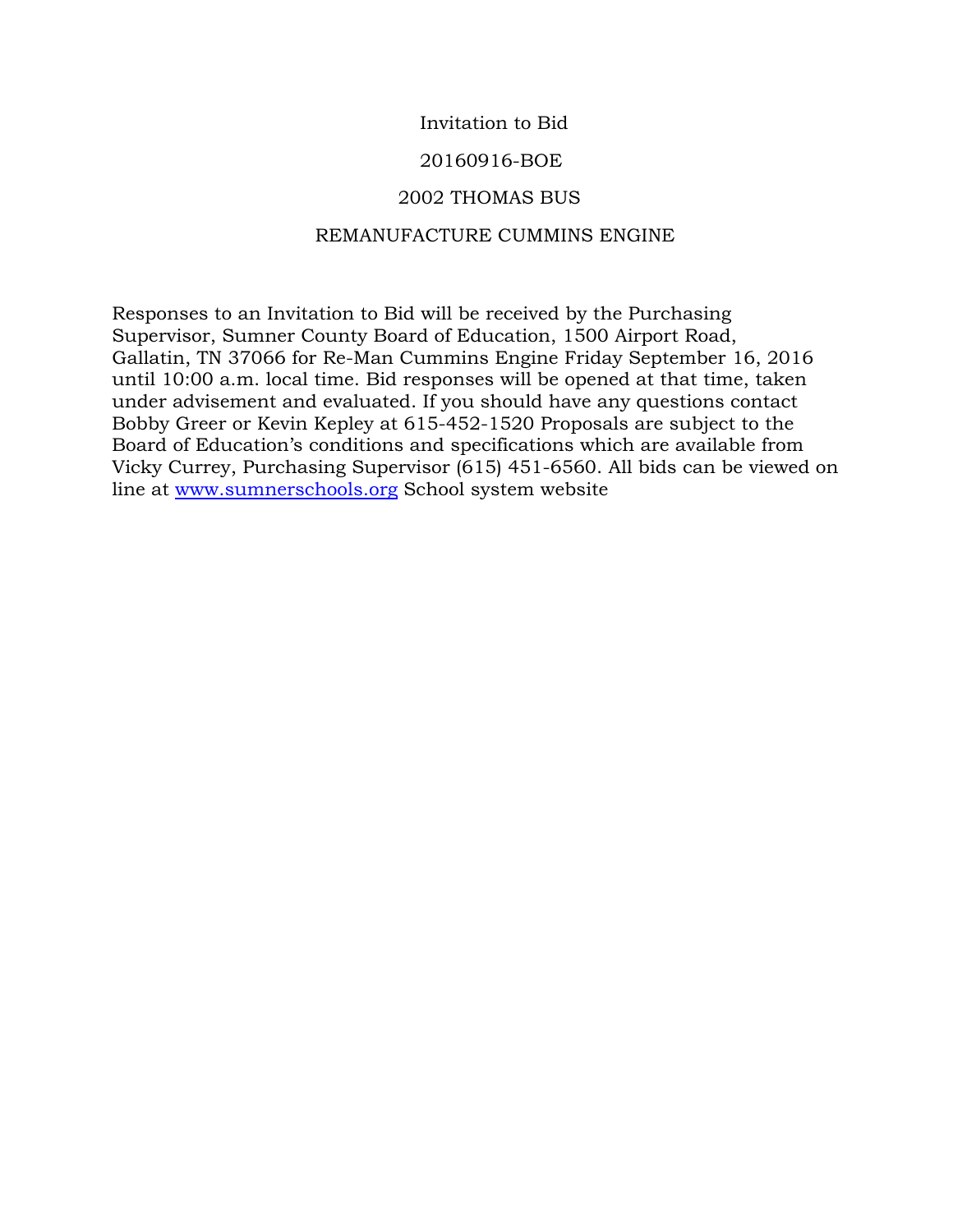#### **NOTICE TO RESPONDENTS**

Responses to an Invitation to Bid will be received by the Purchasing Supervisor in the SUPPORT SERVICE FACILITY CONFERENCE ROOM, Sumner County Board of Education, 1500 Airport Road Gallatin, TN 37066 for **Remanufacture Cummins Engine** until **10:00 A.M. Local Time Friday September 16,2016** at which time the responses will be opened, taken under advisement and evaluated. *BIDS WILL BE POSTED ON www.sumnerschools.org*

#### **GENERAL REQUIREMENTS AND CONDITIONS**

-------------------------------------------------------------------------------------------------------------------------------

- 1. The Sumner County Board of Education reserves the right to accept or reject any and/or all responses in whole or in part, and to waive informalities therein.
- 2. Any responses received after the scheduled closing time for the receipt for responses will not be considered.
- 3. If a mistake is discovered after the responses are received, only the Sumner County Board of Education may allow the respondent to withdraw the entire response.
- 4. Partial payments will not be approved unless justification for such payment can be shown. Terms will be net 30 days.
- 5. Payment will not be made until the said **Re-Man Engine** are inspected and approved as meeting all specifications by persons appointed by the Sumner County Board of Education.
- 6. Responses submitted must be in a sealed envelope and marked on the outside as follows: **RESPONSE: 20160916-BOE Re-Man Engine DEADLINE: Friday September 16, 2016 10:00 a.m.**
- 7. Facsimile responses will not be considered.
- 8. If a successful bidder violates any terms of their bid, the contract, school board policy or any law they may be disqualified from bidding for a period of two years for minor violations or longer for major violations. Bids from disqualified bidders will not be accepted during the period of disqualification.
- 9. Prices quoted on the response (if any) are to be considered firm and binding until the said **Remanufacture Cummins Engine** are in the possession of the Sumner County Board of Education.
- 10. No purchase or contract is authorized or valid until the issuance of a Board Purchase Order in accordance with Board Policy. No Board Employee is authorized to purchase equipment, supplies or services prior to the issuance of such a Purchase Order.
- 11. Any deviation from these stated terms, specifications and conditions must be coordinated with and approved in writing by the Purchasing Supervisor, Vicky Currey (615) 451-6560.
- 12. All bids that exceed \$25,000 must have the Company Name, License Number, and Expiration Date thereof and License Classification of Contractor listed on outside of sealed envelope. As required by State of Tennessee Code Annotated 62-6-119.
- 13. The awarded bidder will be required to post a performance and payment bond in the amount of 25% of the contract price if it exceeds \$100,000 as stated by State of Tennessee Code Annotated 12-4-201.
- 14. If the project cost in excess of \$25,000 a performance bond must be secured by the requesting party in an amount equal to the market improvement value.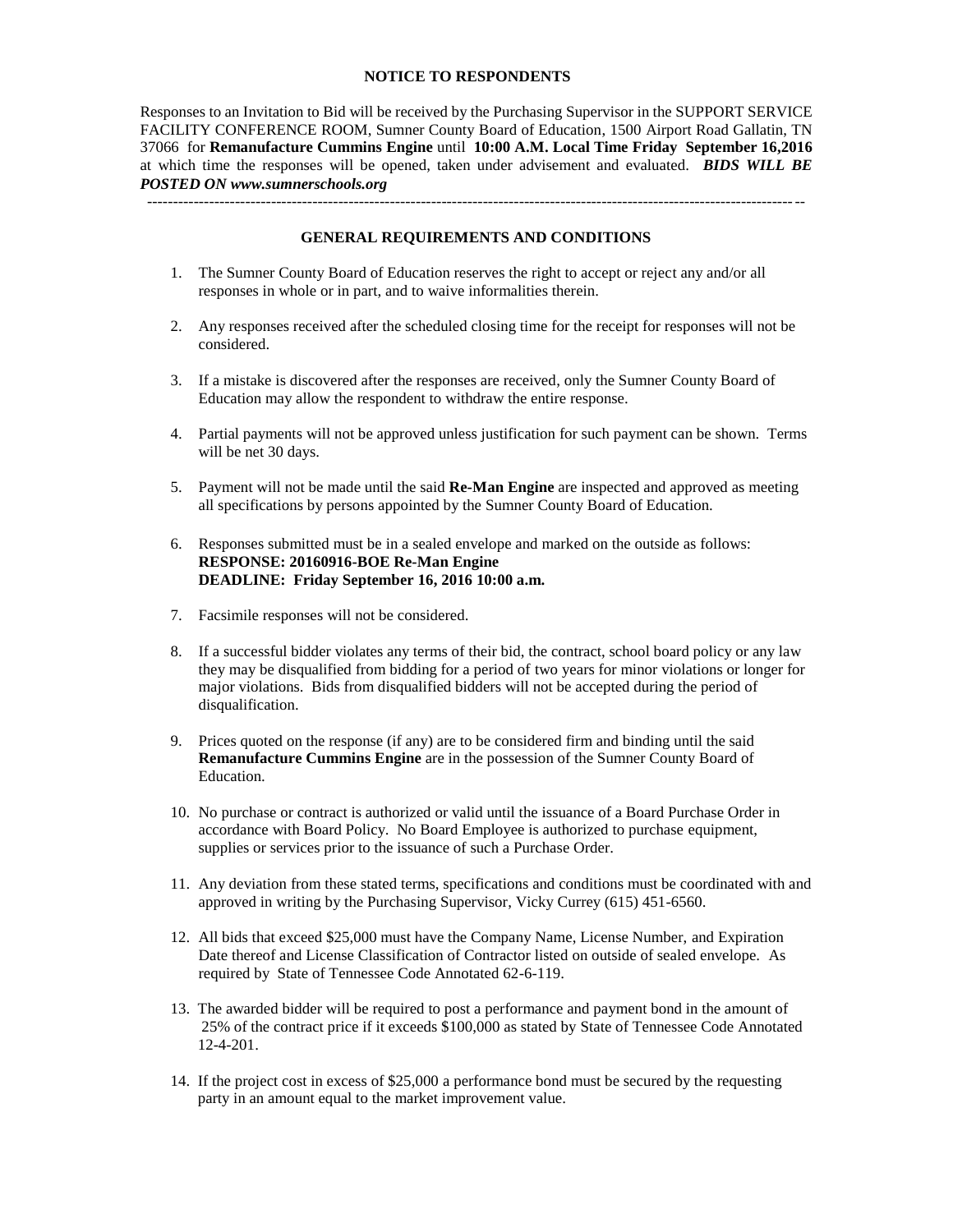

# SPECIFICATIONS INFORMATION PROPOSAL REQUIREMENT IN DETAIL

2002 Thomas Bus Unit 521 VIN# 1T88T4B21112926 ENG: Cummins # 46088928

Must be included in bid

- Bus to be towed from 1500 Airport Road Gallatin, TN 37066
- Remanufactured Engine to be installed
- All Hoses & Belts to be replaced
- All Fluids to be supplied by Installer
- All other supplies to be included in bid proposal